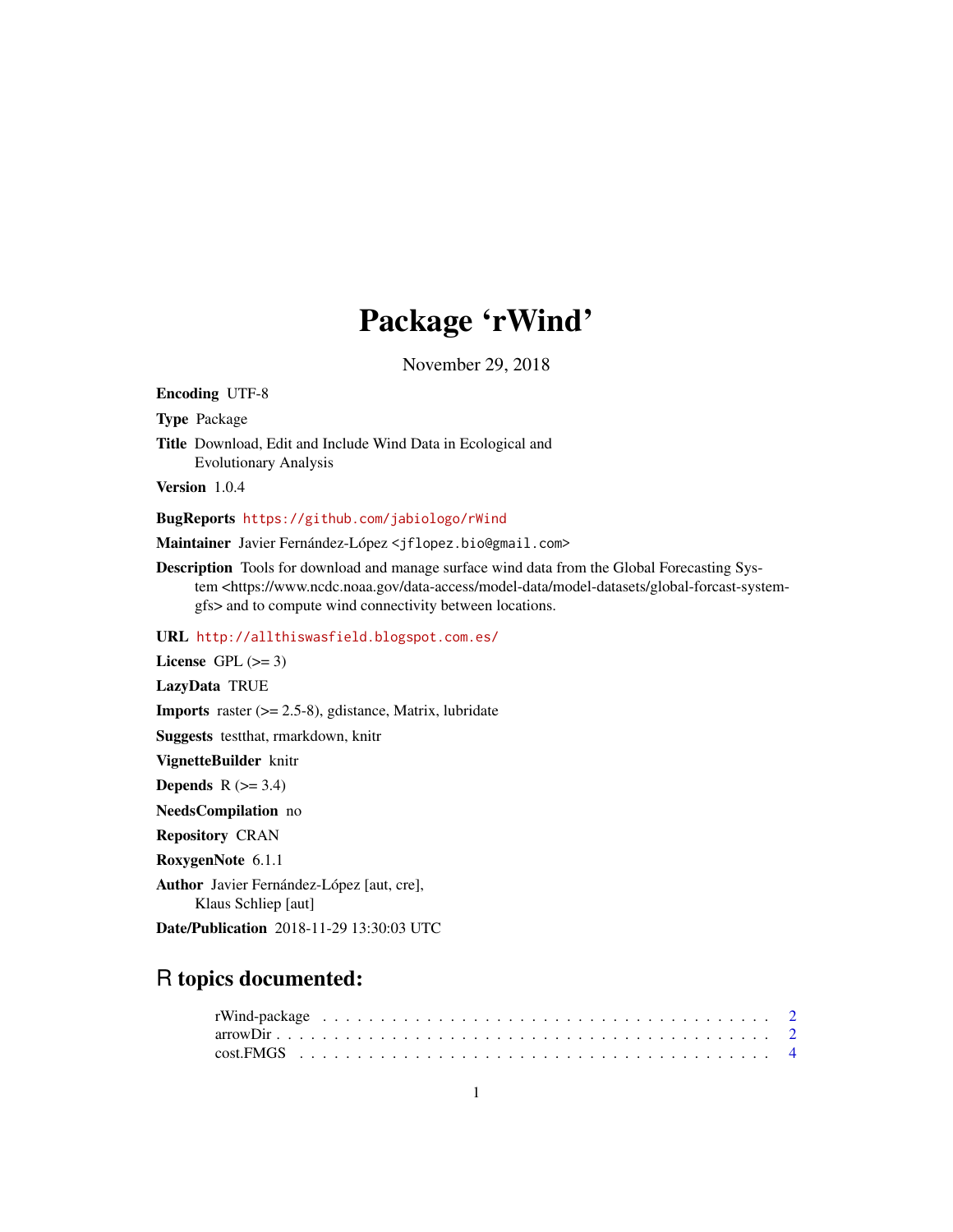#### <span id="page-1-0"></span>2 arrowDirector and the contract of the contract of the contract of the contract of the contract of the contract of the contract of the contract of the contract of the contract of the contract of the contract of the contra

| rWind-package | Download, edit and include wind data in ecological and evolutionary |
|---------------|---------------------------------------------------------------------|
|               | analysis                                                            |

#### Description

rWind contain tools for downloading, editing and transforming wind data from Global Forecast System (GFS). It also allows to use wind data to compute the minimum cost path from wind speed and direction to perform connectivity analysis.

#### Details

The complete list of functions can be displayed with  $l$ ibrary(help = rWind). For more information, please check: http://allthiswasfield.blogspot.com.es/

#### Author(s)

Javier Fernández-López Klaus Schliep Maintainer: Javier Fernández-López <jflopez.bio@gmail.com>

arrowDir *Arrow direction fitting for Arrowhead function from "shape" package*

#### Description

arrowDir adapts wind direction value to be used by Arrowhead function from "shape" package to plot wind direction for each coordinate.

#### Usage

arrowDir(W)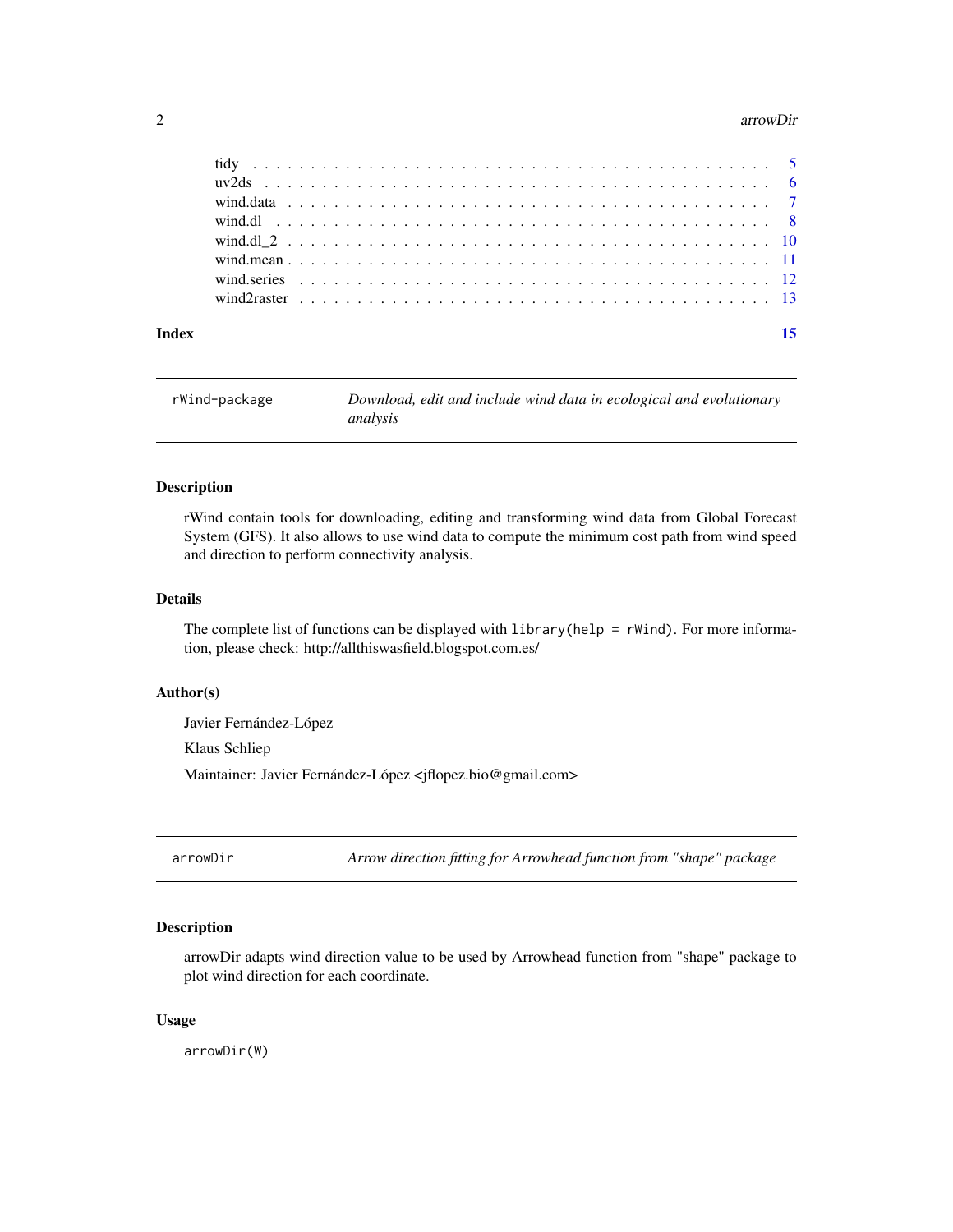#### <span id="page-2-0"></span>arrowDir 3

#### Arguments

W An object of class rWind or a data.frame which should content a column named "dir".

#### Details

Angle argument of Arrowhead function from "shape" package needs to be fed in an anti-clockwise way, relative to x-axis, in degrees [0,360]. arrowDir function adapts wind direction provided by wind.fit (clockwise, relative to y-axis ) to requirements of Arrowhead.

#### Value

A vector with angles for each arrow to be plotted by Arrowhead.

#### Note

arrowDir function works always together with Arrowhead function from "shape" package.

#### Author(s)

Javier Fernández-López

#### References

Karline Soetaert (2017). shape: Functions for Plotting Graphical Shapes, Colors. R package version 1.4.3. https://CRAN.R-project.org/package=shape

#### See Also

#### [wind.dl](#page-7-1)

#### Examples

data(wind.data)

```
# Create a vector with wind direction (angles) adapted
alpha <- arrowDir(wind.data)
```

```
## Not run:
# Now, you can plot wind direction with Arrowhead function from shapes package
# Load "shape package
require(shape)
plot(wind.data$lon, wind.data$lat, type="n")
Arrowhead(wind.data$lon, wind.data$lat, angle=alpha,
         arr.length = 0.1, arr-type='curved")
```
## End(Not run)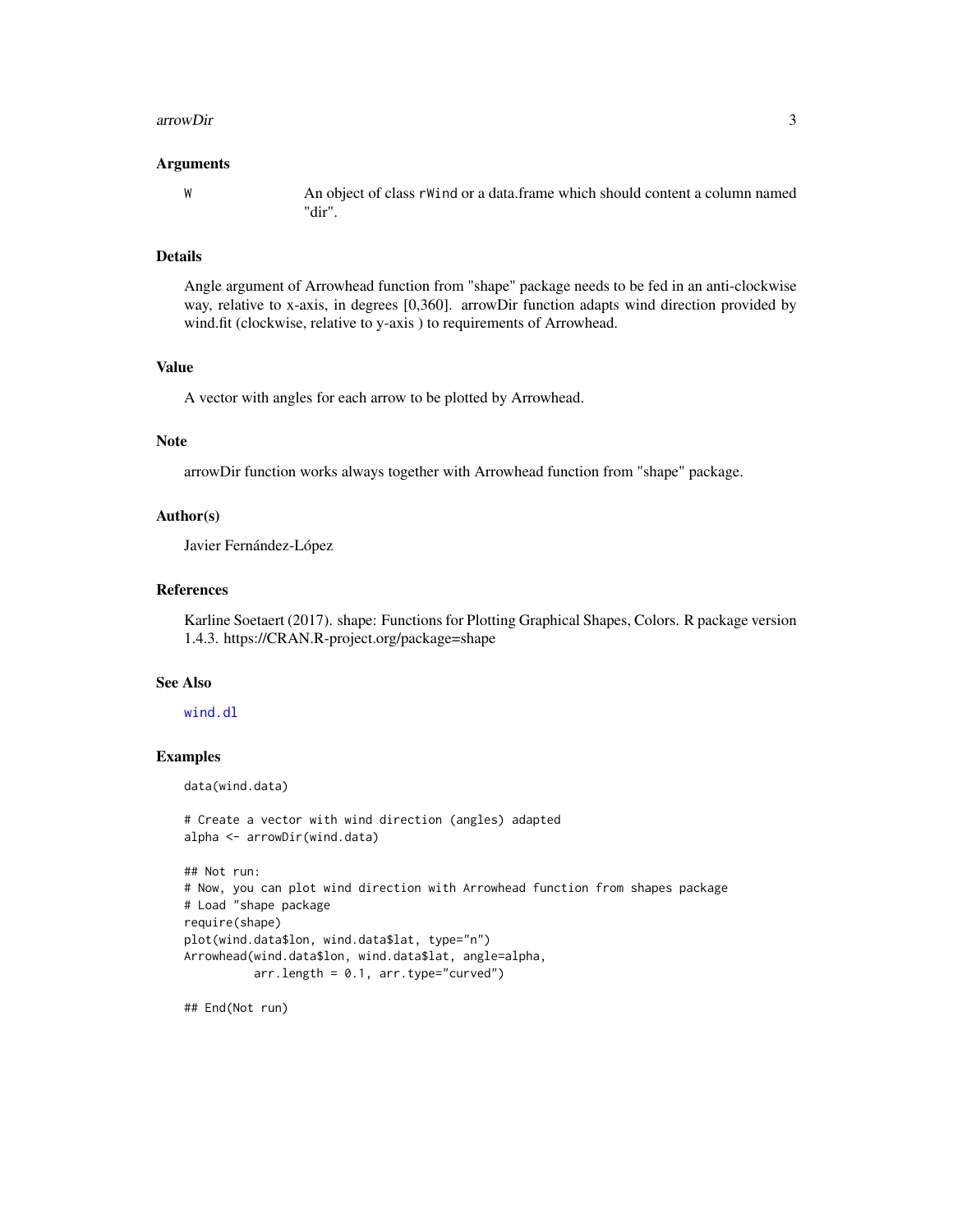<span id="page-3-0"></span>

#### Description

flow.dispersion computes movement conductance through a flow either, sea or wind currents. It implements the formula described in Felícisimo et al. 2008:

#### Usage

```
cost.FMGS(wind.direction, wind.speed, target, type = "active")
```

```
flow.dispersion(x, fun = cost.FMGS, output = "transitionLayer", ...)
```
#### Arguments

|            | wind.direction A vector or skalar containing wind directions.                                                                                                                                                                                                                            |
|------------|------------------------------------------------------------------------------------------------------------------------------------------------------------------------------------------------------------------------------------------------------------------------------------------|
| wind.speed | A vector or skalar containing wind speeds.                                                                                                                                                                                                                                               |
| target     | direction of the target cell                                                                                                                                                                                                                                                             |
| type       | Could be either "passive" or "active". In "passive" mode, movement against flow<br>direction is not allowed (deviations from the wind direction higher than 90). In<br>"active" mode, the movement can go against flow direction, by increasing the<br>cost.                             |
| X          | RasterStack object with layers obtained from wind2raster function ("rWind"<br>package) with direction and speed flow values.                                                                                                                                                             |
| fun        | A function to compute the cost to move between cells. The default is cost. FMGS<br>from Felicísimo et al. (2008), see details.                                                                                                                                                           |
| output     | This argument allows to select diferent kinds of output. "raw" mode creates a<br>matrix (class "dgCMatrix") with transition costs between all cells in the raster.<br>"transitionLayer" creates a TransitionLayer object with conductance values to<br>be used with "gdistance" package. |
| $\cdots$   | Further arguments passed to or from other methods.                                                                                                                                                                                                                                       |

#### Details

Cost=(1/Speed)\*(HorizontalFactor)

being HorizontalFactor a "function that incrementaly penalized angular deviations from the wind direction" (Felicísimo et al. 2008).

#### Value

In "transitionLayer" output, the function returns conductance values (1/cost)to move betwen all cells in a raster having into account flow speed and direction obtained from wind.fit function("rWind" package). As wind or sea currents implies directionality, flow.dispersion produces an anisotropic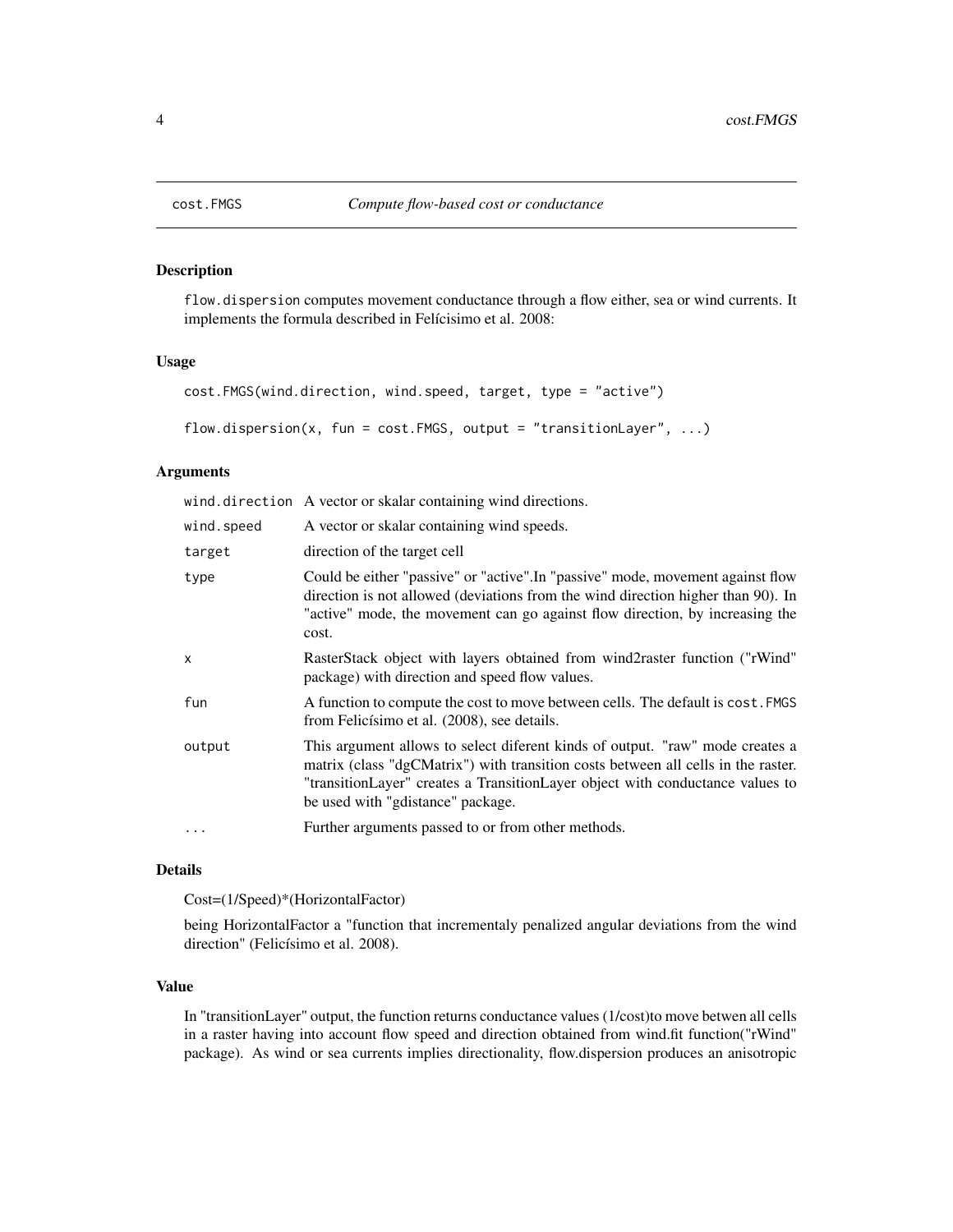<span id="page-4-0"></span>conductance matrix (asimetric). Conductance values are used later to built a TransitionLayer object from "gdistance" package.

In "raw" output, flow.dispersion creates a sparse Matrix with cost values.

#### Note

Note that for large data sets, it could take a while. For large study areas is strongly adviced perform the analysis in a remote computer or a cluster.

#### Author(s)

Javier Fernández-López; Klaus Schliep

#### References

Felicísimo, Á. M., Muñoz, J., & González-Solis, J. (2008). Ocean surface winds drive dynamics of transoceanic aerial movements. PLoS One, 3(8), e2928.

Jacob van Etten (2017). R Package gdistance: Distances and Routes on Geographical Grids. Journal of Statistical Software, 76(13), 1-21. doi:10.18637/jss.v076.i13

#### See Also

[wind.dl](#page-7-1), [wind2raster](#page-12-1)

#### Examples

require(gdistance)

data(wind.data)

wind <- wind2raster(wind.data)

Conductance<-flow.dispersion(wind, type="passive")

transitionMatrix(Conductance) image(transitionMatrix(Conductance))

tidy *Transforming a rWind\_series object into a data.frame*

#### Description

The output of tidy is always a data.frame. It is therefore suited for further manipulation by packages like dplyr, reshape2, ggplot2 and ggvis.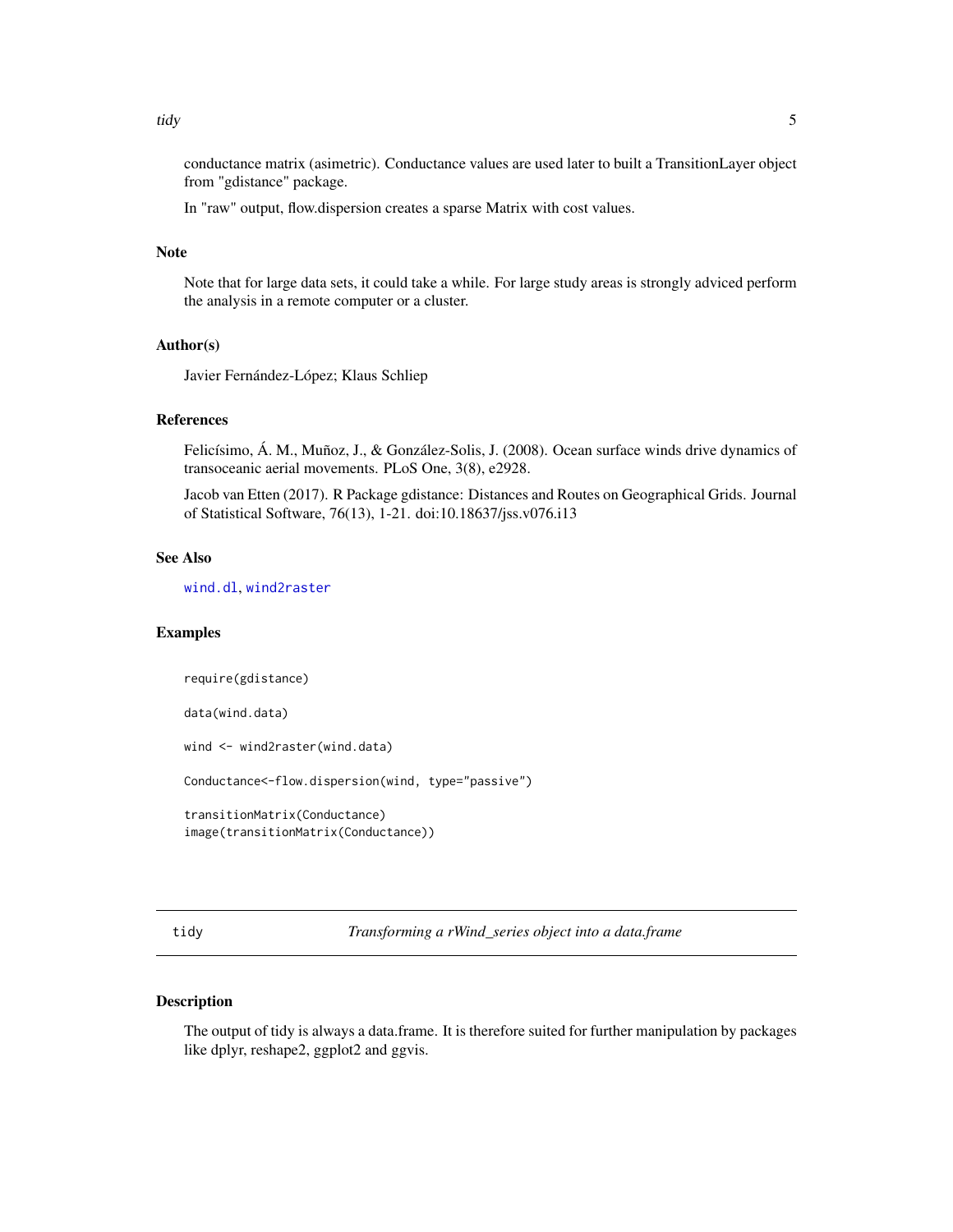#### Usage

```
tidy(x, ...)
```

```
## S3 method for class 'rWind_series'
tidy(x, \ldots)
```
#### Arguments

| X                       | An object to be converted into a tidy data.frame |
|-------------------------|--------------------------------------------------|
| $\cdot$ $\cdot$ $\cdot$ | extra arguments                                  |

#### Examples

```
data(wind.series)
df <- tidy(wind.series)
head(df)
## Not run:
# use the tidyverse
library(dplyr)
mean_speed <- tidy(wind.series) %>% group_by(lat, lon) %>%
    summarise(speed=mean(speed))
wind_average2 <- wind.mean(wind.series)
all.equal(wind_average2$speed, mean_speed$speed)
```

```
## End(Not run)
```
uv2ds *Transform U and V components in direction and speed and vice versa*

#### Description

Transform U and V components in direction and speed and vice versa

#### Usage

```
uv2ds(u, v)
ds2uv(d, s)
```
#### Arguments

| u | U component.         |
|---|----------------------|
| ν | U component.         |
| d | direction (degrees). |
| S | speed $(m/s)$ .      |

<span id="page-5-0"></span>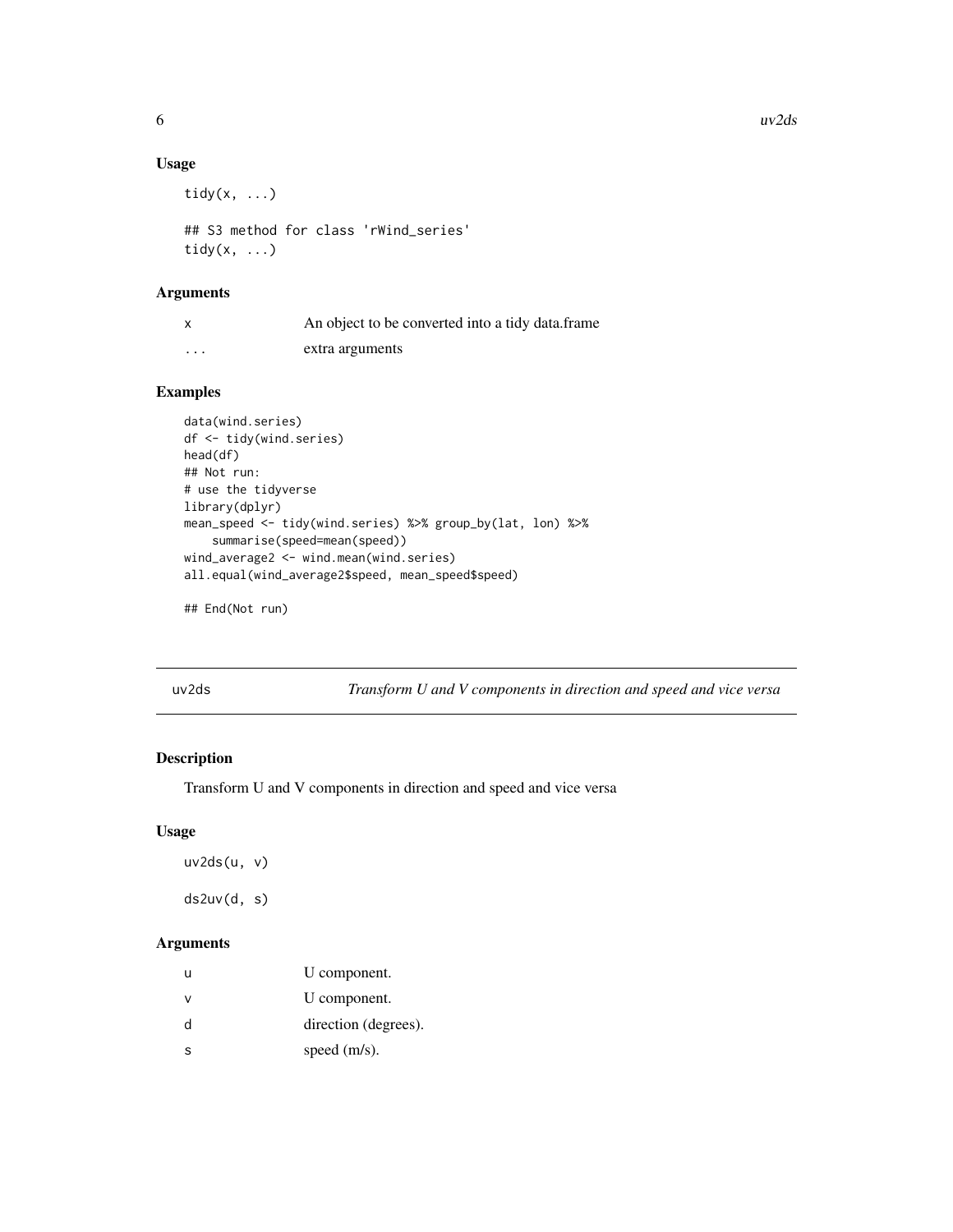#### <span id="page-6-0"></span>wind.data 7 and 2008 and 2008 and 2008 and 2008 and 2008 and 2008 and 2008 and 2008 and 2008 and 2008 and 2008  $\sigma$

### Value

"uv2ds" returns a matrix with direction and speed values

"ds2uv" returns a matrix with U and V values

#### Note

Multiple U and V values can be procesed.

#### Author(s)

Javier Fernández-López (jflopez@rjb.csic.es)

#### See Also

[wind.mean](#page-10-1), [wind2raster](#page-12-1)

#### Examples

```
( ds <- uv2ds(c(1,1,3,1), c(1,1.7,3,1)) )
ds2uv(ds[,1], ds[,2])
```
wind.data *Wind data example*

#### Description

This is an example of wind data obtained with wind.dl function for the Iberian Peninsula coordenates on 12/February/2015 at 00:00 (UTC)

#### Format

A list with one data.frame with 651 observations on the following 7 variables:

list("time (UTC)") a numeric with selected time of wind data list("latitude (degrees\_north)") a numeric with latitude values list("longitude (degrees\_east)") a numeric with longitude values list("ugrd10m (m s-1)") a numeric with U component of wind data list("vgrd10m (m s-1)") a numeric with V component of wind data list("dir") a numeric with direction of wind data list("speed") a numeric with speed of wind data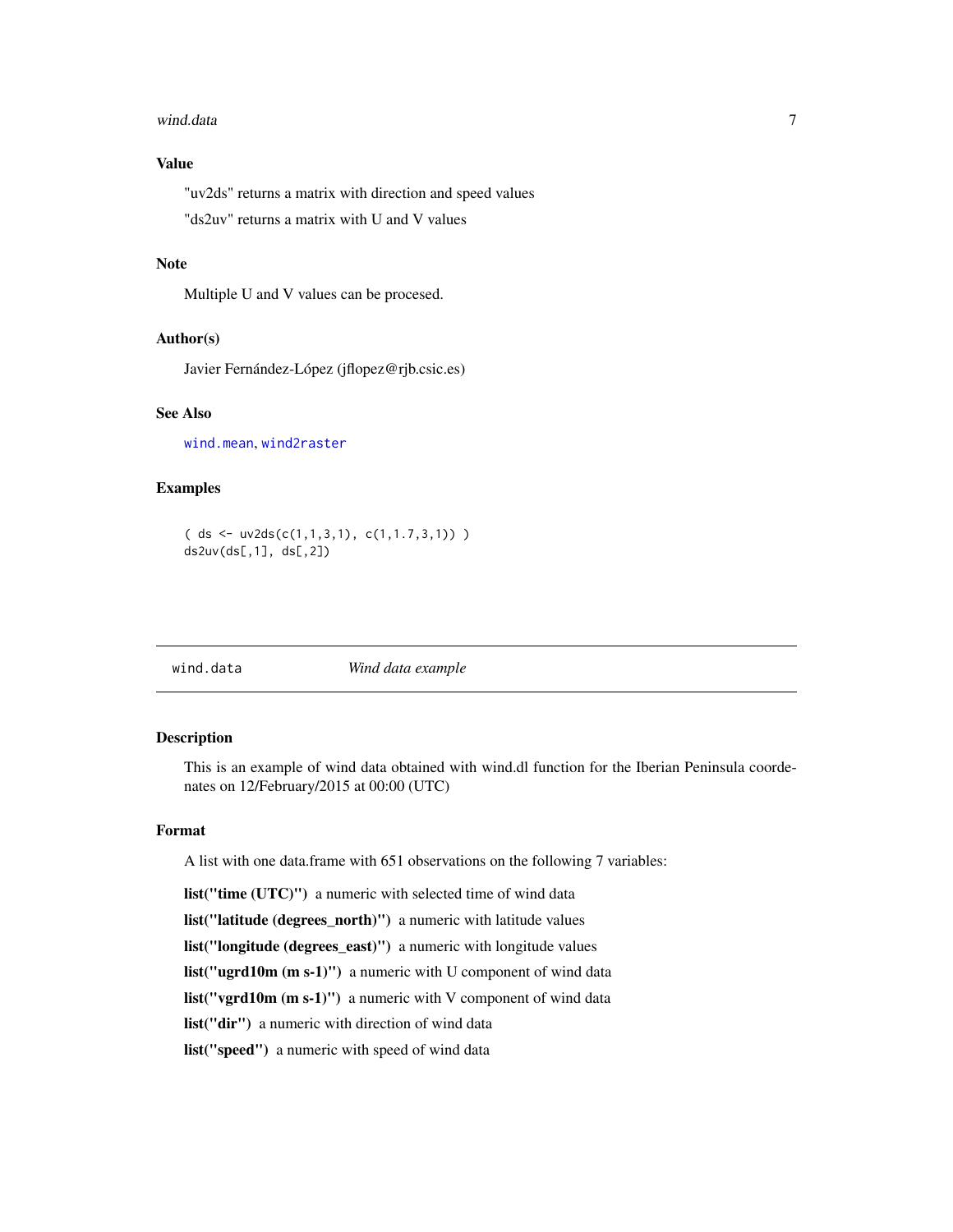#### <span id="page-7-0"></span>Details

This data set is the result of:

wind.data <- wind.dl(2015,2,12,0,-10,5,35,45)

#### Source

http://allthiswasfield.blogspot.com.es/2016/12/rwind-r-package-released.html

#### References

http://oos.soest.hawaii.edu/erddap/info/NCEP\_Global\_Best/index.html

#### Examples

data(wind.data) str(wind.data) head(wind.data[[1]])

<span id="page-7-1"></span>wind.dl *Wind-data download*

#### Description

wind.dl downloads wind data from the Global Forecast System (GFS) of the USA's National Weather Service (NWS) (https://www.ncdc.noaa.gov/data-access/model-data/model-datasets/global-forcastsystem-gfs). Wind data are taken from NOAA/NCEP Global Forecast System (GFS) Atmospheric Model colection. Geospatial resolution is 0.5 degrees (approximately 50 km), and wind is calculated for Earth surface, at 10 m. More metadata information: http://oos.soest.hawaii.edu/erddap/info/NCEP\_Global\_Best/index.htm

#### Usage

```
wind.dl(yyyy, mm, dd, tt, lon1, lon2, lat1, lat2, type = "read-data",
 trace = 1
```
read.rWind(file)

#### Arguments

| уууу | Selected year.                                                                                                                                    |
|------|---------------------------------------------------------------------------------------------------------------------------------------------------|
| mm   | Selected month.                                                                                                                                   |
| dd   | Selected day.                                                                                                                                     |
| tt   | Selected time. There are currently several options at the GFS database: 00:00 -<br>$03:00 - 06:00 - 09:00 - 12:00 - 15:00 - 18:00 - 21:00$ (UTC). |
| lon1 | Western longitude                                                                                                                                 |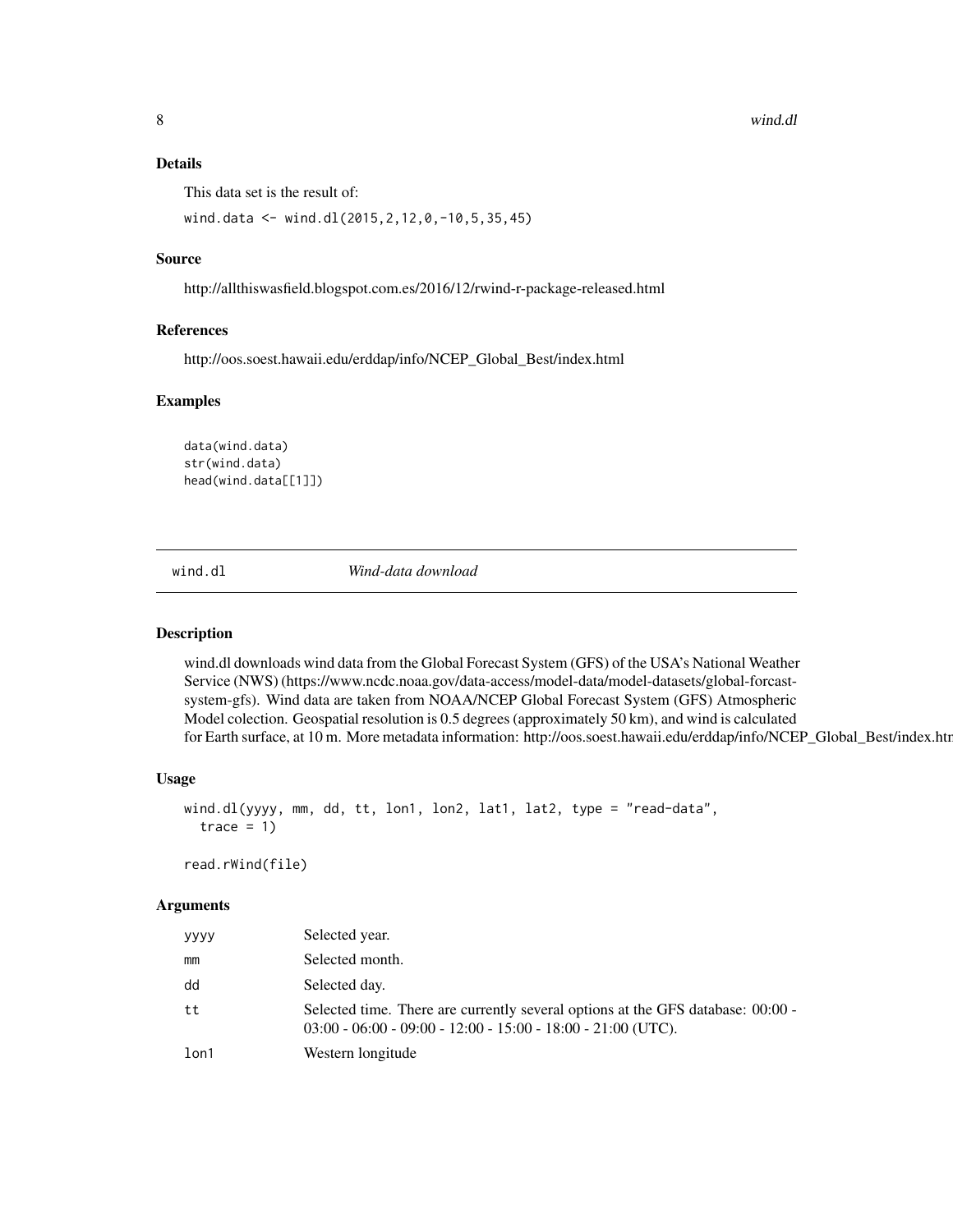#### <span id="page-8-0"></span>wind.dl 9

| lon2  | Eastern longitude                                                                                                                                                                       |
|-------|-----------------------------------------------------------------------------------------------------------------------------------------------------------------------------------------|
| lat1  | Southern latitude                                                                                                                                                                       |
| lat2  | Northern latitude                                                                                                                                                                       |
| type  | Output type. "read-data" is selected by default, creating an R object. If you<br>choose "csv", wind.dl create a a CSV file in your working directory named<br>"wind_yyyy_mm_dd_tt.csv". |
| trace | if trace $= 1$ (by default) track downloaded files                                                                                                                                      |
| file  | file name of the saved ".csv" files.                                                                                                                                                    |

#### Details

The output type is determined by type="csv" or type="read-data". If type="csv" is selected, the function creates a "wind\_yyyy\_mm\_dd\_tt.csv" file that is downloaded at the work directory. If type="read-data" is selected, an R object (data.frame) is created.

#### Value

"rWind" and "data.frame" class object or .csv file with U and V vector components and wind direction and speed for each coordenate in the study area defined by lon1/lon2 and lat1/lat2.

#### Note

Longitude coordenates are provided by GFS dataset in 0/360 notation and transformed internaly into -180/180.

#### Author(s)

Javier Fernández-López (jflopez@rjb.csic.es)

#### References

http://www.digital-geography.com/cloud-gis-getting-weather-data/#.WDOWmbV1DCL http://oos.soest.hawaii.edu/erddap/griddap/NCEP\_Global\_Best.graph

#### See Also

[wind.dl\\_2](#page-9-1), [wind2raster](#page-12-1)

#### Examples

# Download wind for Iberian Peninsula region at 2015, February 12, 00:00 ## Not run:

wind.dl(2015,2,12,0,-10,5,35,45)

## End(Not run)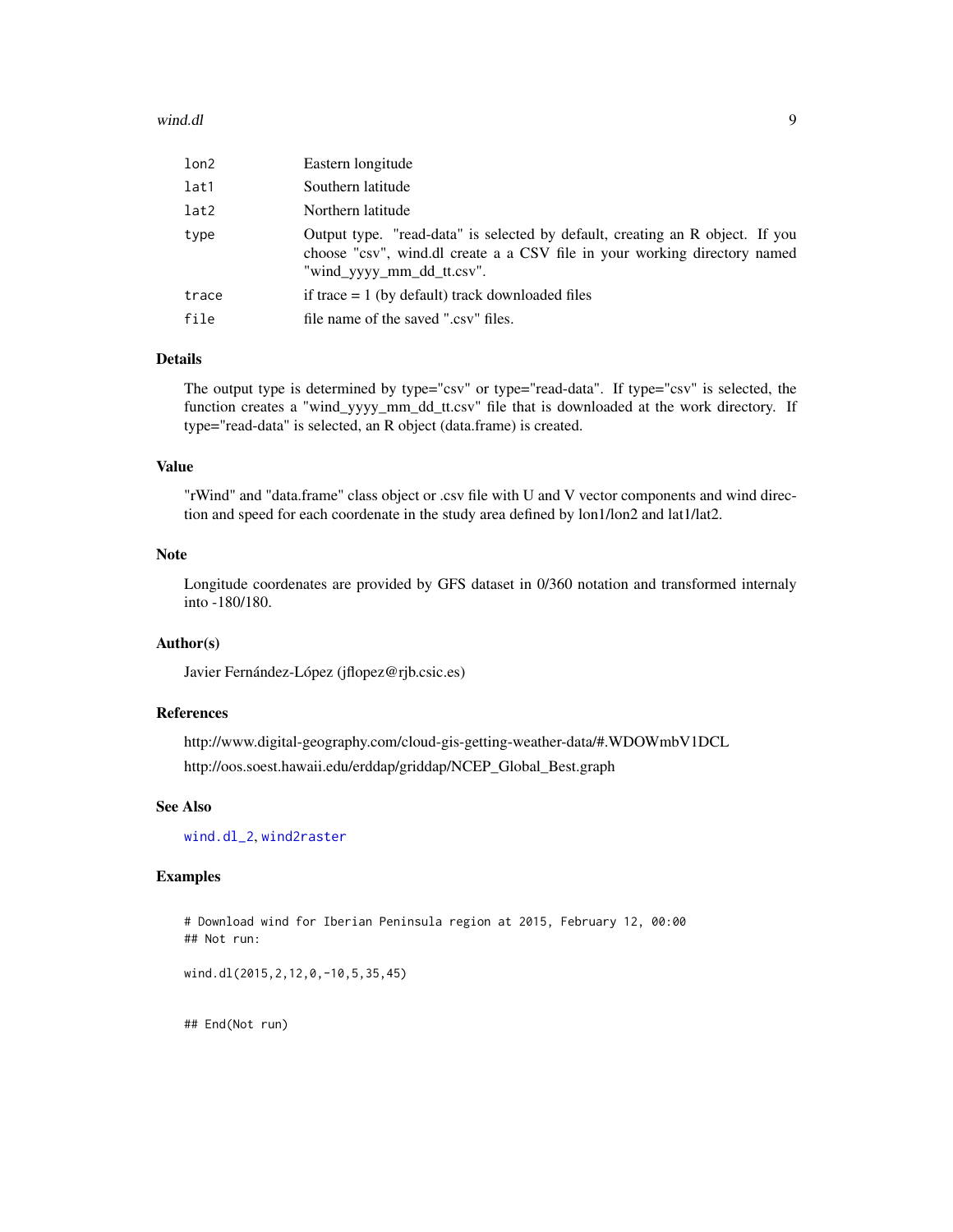<span id="page-9-1"></span><span id="page-9-0"></span>

#### Description

wind.dl\_2 downloads time-series wind data from the Global Forecast System (GFS) of the USA's National Weather Service (NWS) (https://www.ncdc.noaa.gov/data-access/model-data/model-datasets/globalforcast-system-gfs). Wind data are taken from NOAA/NCEP Global Forecast System (GFS) Atmospheric Model colection. Geospatial resolution is 0.5 degrees (approximately 50 km), and wind is calculated for Earth surface, at 10 m. More metadata information: http://oos.soest.hawaii.edu/erddap/info/NCEP\_Global\_Bes

#### Usage

```
wind.dl_2(time, lon1, lon2, lat1, lat2, type = "read-data", trace = 1)
## S3 method for class 'rWind_series'
x[[i, exact = TRUE]]
```
#### Arguments

| time                      | a scalar or vector of POSIX tor Date objects or an character which can transfored<br>into those, see example below. There are currently these options at the GFS<br>database for the hours: $00:00 - 03:00 - 06:00 - 09:00 - 12:00 - 15:00 - 18:00 - 18:00$<br>21:00 (UTC) (TO). |
|---------------------------|----------------------------------------------------------------------------------------------------------------------------------------------------------------------------------------------------------------------------------------------------------------------------------|
| lon1                      | Western longitude                                                                                                                                                                                                                                                                |
| lon2                      | Eastern longitude                                                                                                                                                                                                                                                                |
| lat1                      | Southern latitude                                                                                                                                                                                                                                                                |
| lat2                      | Northern latitude                                                                                                                                                                                                                                                                |
| type                      | Output type. "read-data" is selected by default, creating an R object. If you<br>choose "csv", wind.dl create a a CSV file in your work directory named "wind_yyyy_mm_dd_tt.csv".                                                                                                |
| trace                     | if trace $= 1$ (by default) track downloaded files                                                                                                                                                                                                                               |
| $\boldsymbol{\mathsf{x}}$ | object from which to extract element(s).                                                                                                                                                                                                                                         |
| i                         | indices specifying elements to extract.                                                                                                                                                                                                                                          |
| exact                     | Controls possible partial matching (not used yet).                                                                                                                                                                                                                               |

#### Details

To get the same format as wind.dl, you should run tidy function from wind.dl\_2 output. The output type is determined by type="csv" or type="read-data". If type="csv" is selected, the function creates a "wind\_yyyy\_mm\_dd\_tt.csv" file that is downloaded at the work directory. If type="read-data" is selected, an rWind\_series object is created.

#### Value

an object of class rWind\_series or .csv file/s with U and V vector components and wind direction and speed for each coordenate in the study area defined by lon1/lon2 and lat1/lat2.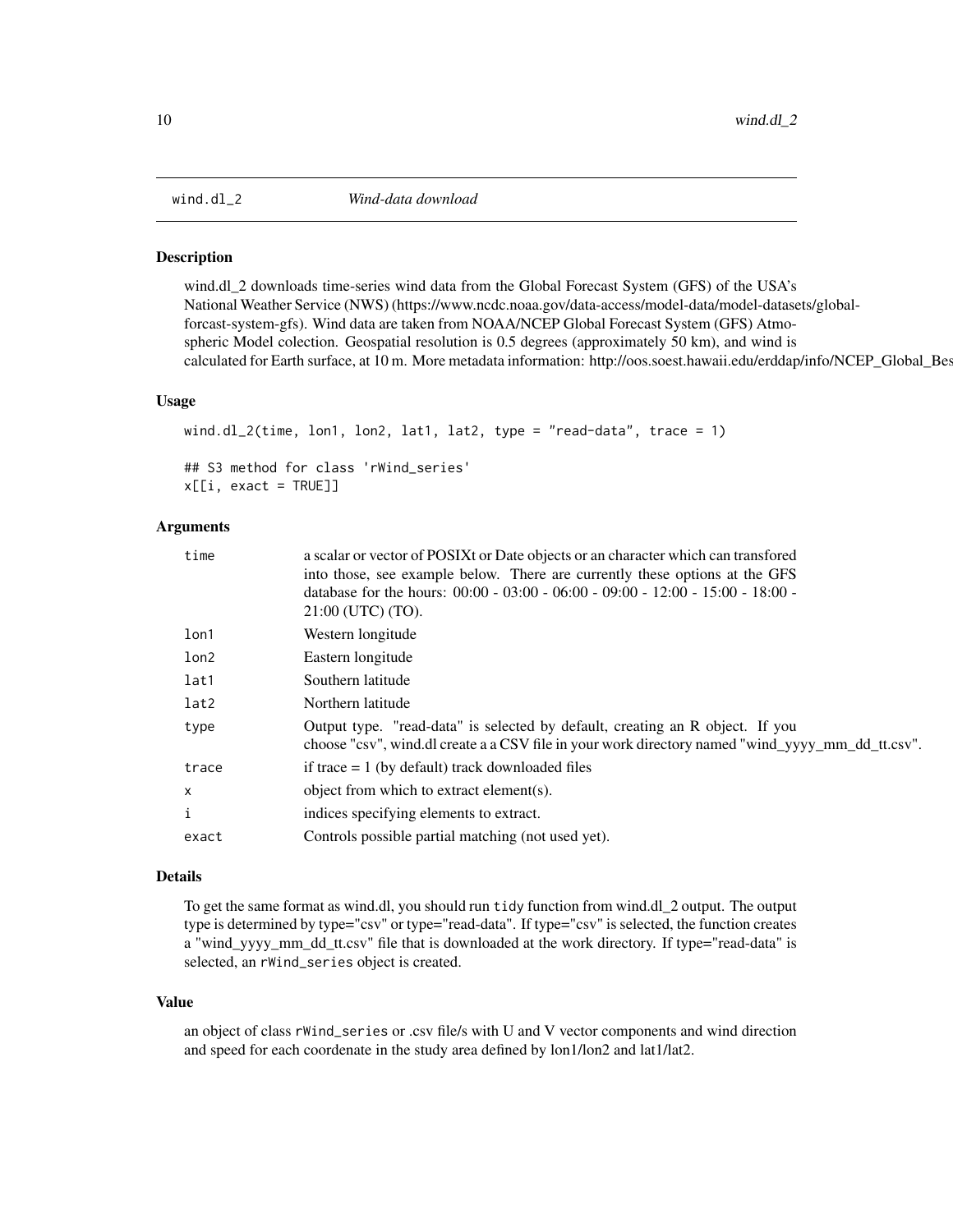#### <span id="page-10-0"></span>wind.mean 11

#### Note

wind.dl\_2 requires two dates that represent the boundaries of the time lapse to download wind series data. U and V vector components allow you to create wind averages or tendences for each coordenate at the study area. Longitude coordenates are provided by GFS dataset in 0/360 notation and transformed internaly into -180/180.

#### Author(s)

Javier Fernández-López (jflopez@rjb.csic.es)

#### References

http://www.digital-geography.com/cloud-gis-getting-weather-data/#.WDOWmbV1DCL http://oos.soest.hawaii.edu/erddap/griddap/NCEP\_Global\_Best.graph

#### See Also

[wind.mean](#page-10-1), [wind2raster](#page-12-1), [wind.dl](#page-7-1), [as\\_datetime](#page-0-0), [as.POSIXct](#page-0-0)

#### Examples

# Download wind for Iberian Peninsula region at 2015, February 12, 00:00 ## Not run:

```
wind.dl_2("2018/3/15 9:00:00",-10,5,35,45)
```

```
library(lubridate)
dt <- seq(ymd_hms(paste(2018,1,1,00,00,00, sep="-")),
          ymd_hms(paste(2018,1,2,21,00,00, sep="-")),by="3 hours")
ww <- wind.dl_2(dt,-10,5,35,45)
tidy (ww)
```
## End(Not run)

<span id="page-10-1"></span>wind.mean *Wind-data mean*

#### Description

wind.mean computes the mean (average) wind speed and wind direction of a time series dataset of winds of the same region. Summaries of time series are not trivial to compute. We compute the arithmetic mean for the wind speed. The direction as the circular mean, see [https:](https://en.wikipedia.org/wiki/Mean_of_circular_quantities) [//en.wikipedia.org/wiki/Mean\\_of\\_circular\\_quantities](https://en.wikipedia.org/wiki/Mean_of_circular_quantities) for more details. The U and V componenats are afterwards transformed from these values.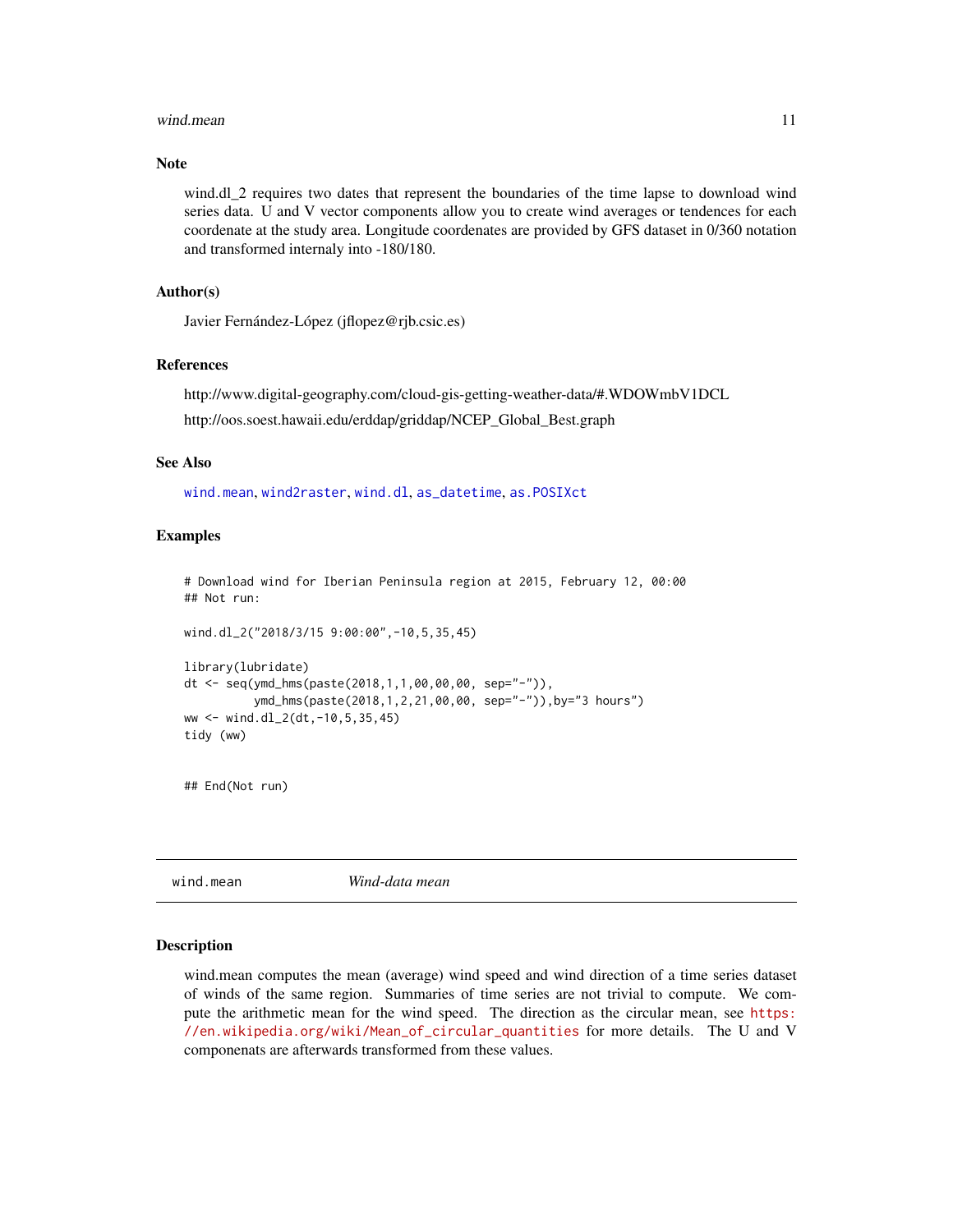#### <span id="page-11-0"></span>12 wind.series

#### Usage

wind.mean(x)

#### Arguments

x An object of class rWind\_series

#### Value

An object of class rWind, which is a data.frame

### Note

For large time series, it could take a while.

#### Author(s)

Javier Fernández-López (jflopez@rjb.csic.es)

#### References

https://en.wikipedia.org/wiki/Cross\_product

#### See Also

#### [wind.dl](#page-7-1)

#### Examples

```
data(wind.series)
wind_average<- wind.mean(wind.series)
```
wind.series *Wind series example*

#### Description

This is an example of a wind series data obtained with wind.dl function for New Zealand area on 3/January/2015 at all the available times: 00:00 - 03:00 - 06:00 - 09:00 - 12:00 - 15:00 - 18:00 - 21:00 (UTC)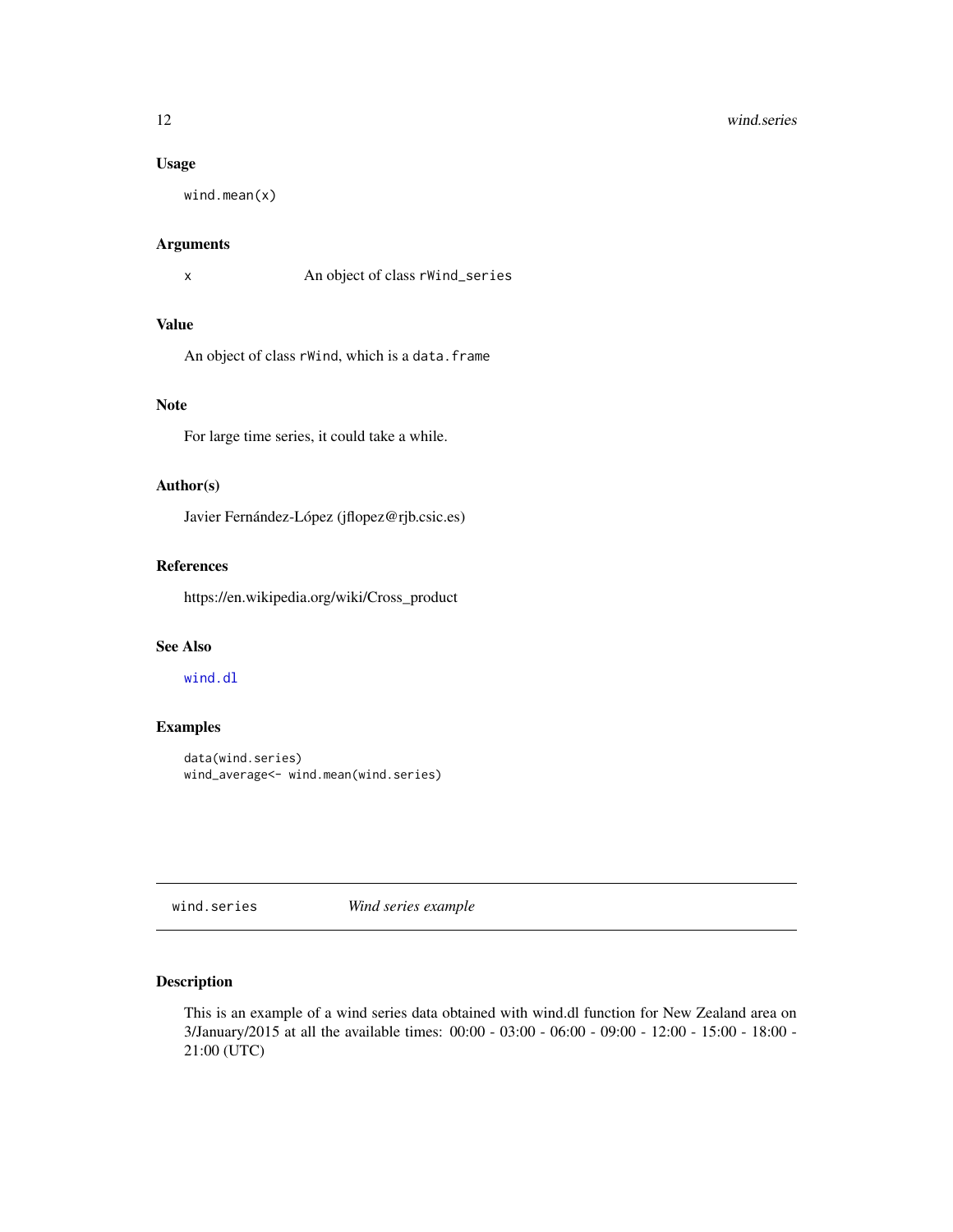#### <span id="page-12-0"></span>wind2raster 13

#### Format

The format is an rWind list of 8 data.frame. Each data.frame contain 961 observations on the following 7 variables:

list("time (UTC)") a factor with selected time of wind data list("latitude (degrees\_north)") a factor with latitude values list("longitude (degrees\_east)") a factor with longitude values list("ugrd10m (m s-1)") a factor with U component of wind data list("vgrd10m (m s-1)") a factor with V component of wind data list("dir") a numeric with direction of wind data list("speed") a numeric with speed of wind data

#### **Details**

This data set is the result of:

```
library(lubridate) dt <- seq(ymd_h(paste(2015,1,3,00, sep="-")), ymd_h(paste(2015,1,3,21, sep="-")),by="3 hours")
wind.series <- wind.dl_2(dt, 164, 179, -48, -33)
```
#### Source

http://allthiswasfield.blogspot.com.es/2016/12/rwind-r-package-released.html

#### References

http://oos.soest.hawaii.edu/erddap/info/NCEP\_Global\_Best/index.html

#### Examples

```
data(wind.series)
str(tidy(wind.series))
```
<span id="page-12-1"></span>wind2raster *Wind-data to raster file*

#### Description

wind2raster crates a raster stack (gridded) with 2 layers: wind speed and wind direction for an object of rWind. Latitude and logitude values are used to locate raster file and to create raster using rasterFromXYZ function from raster package. If the input file is a list of wind data created by wind.dl, a list of raster stacks will be returned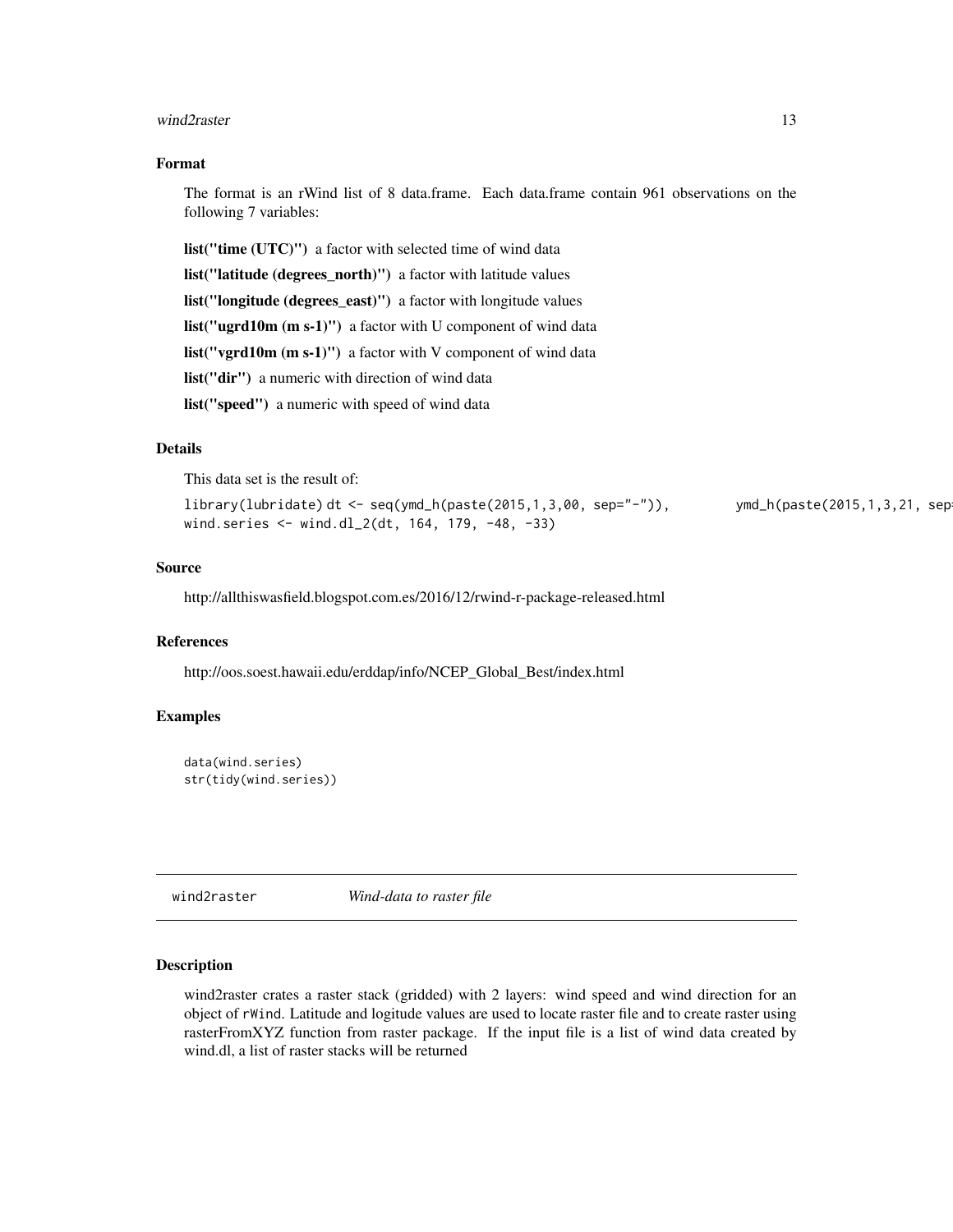#### Usage

wind2raster(x)

#### Arguments

x an "rWind list" obtained by wind.fit

#### Details

WGS84 datum (non-projected) CRS is selected by default to build the raster file.

#### Value

A raster stack or a list of raster stacks representing wind direction and speed.

#### Author(s)

Javier Fernández-López (jflopez@rjb.csic.es)

#### See Also

[wind.dl](#page-7-1)

### Examples

data(wind.data)

# Create raster stack from the downloaded data with wind directon and speed # layers

wind2raster(wind.data)

<span id="page-13-0"></span>